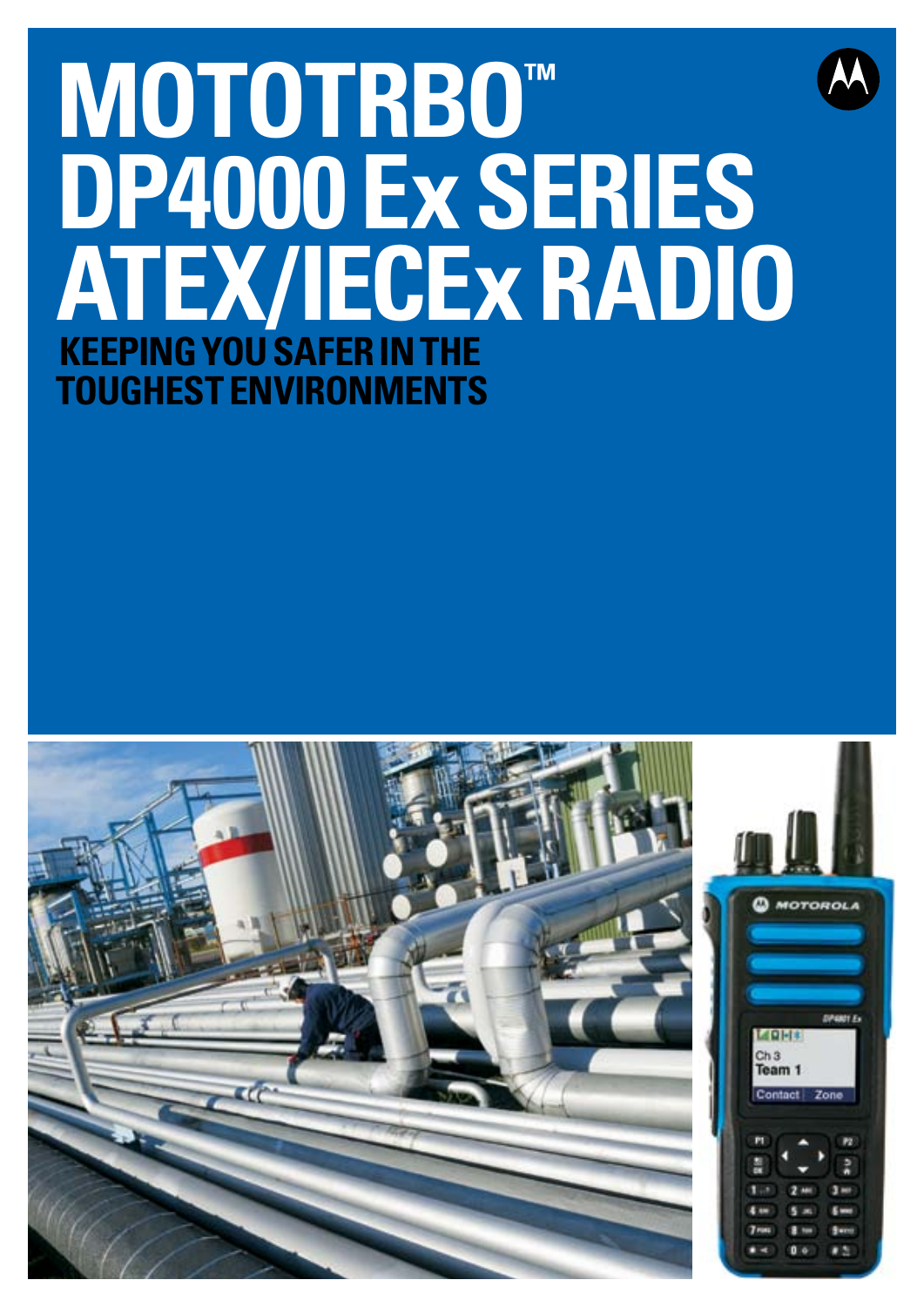# **MOTOTRBO ATEX/IECEx SOLUTIONS: THE PROFESSIONAL CHOICE FOR DANGEROUS AREAS**

Threats from explosive gas, combustible dust or chemical vapours, from an oil rig to an open mine, your workers confront them daily. Safe, reliable communication is absolutely critical in such dangerous environments. That's where the power and performance of MOTOTRBO digital radios stand out.

The MOTOTRBO DP4000 Ex Series combines the best of two-way radio functionality with the latest digital technology. It integrates voice and data seamlessly, offers enhanced features that are easy to use, and delivers increased capacity to efficiently connect all your crews. With exceptional voice quality, long battery life and ATEX/IECEx-rated for safety, the DP4000 Ex Series keeps your workers connected safely and productively, wherever the job takes them.



# **TALK AND HEAR CLEARLY OVER EXCESSIVE NOISE DP4000 Ex SERIES**

These high-performing portables have the highest ATEX/IECEx gas explosion group rating. Ideal for hazardous work with loud noise, long shifts, rough weather and dangerous conditions including combustible dust, explosive chemicals, gas leaks, flammable hydrocarbons and more.

Get all the benefits of MOTOTRBO digital technology, including greater capacity, clearer audio and long battery life. Plus radios and accessories that are ATEX/IECEx-certified intrinsically safe.

**DP4401 Ex** - Rugged, easy to use, non-display model

**DP4801 Ex** - Adds a full keypad and large colour display for access to advanced features **DP4801 Ex (Display) DP4401 Ex (Non-Display)** like texting and caller ID



#### **ATEX/IECEx dust protection:**

Group II, other **II** environments, (chemical industries, refineries, etc.)

2D High protection, .<br>egory 2 equipment for Zone 21 and 22. D = Dust

Explosion-proof **Ex** equipment, certified to European ATEX Directive and IECEx

Enclosure certified for dust Zone 21 by **IIIC** IP rating

T130°C Maximum enclosure surface temperature

#### **ATEX/IECEx gas protection:**

- Group II 'other' **II** environments
- 2 High Protection, category 2 for Zone 1 and 2
- Gas **G**
- Explosion-proof **Ex** equipment, certified to European ATEX Directive and **IECE**<sub>x</sub>
- **ib** Type of ignition<br>| protection (Zones 1&2)
- **IIC** Protection in the most explosive gas environment (hydrogen)
- **T4** Device surface temperature will not exceed 135°C

#### **ATEX/IECEx mining protection:**

- Group I **I**
- **M2** Category Equipment is intended for use in underground mines as well as surface installation of such mines likely to be endangered by firedamp and/o $\frac{1}{2}$ combustible dust
- Explosion-proof **Ex** equipment
- Type of ignition protection (Zones 1&2) **ib**
- Explosion Group, **I** I = Methane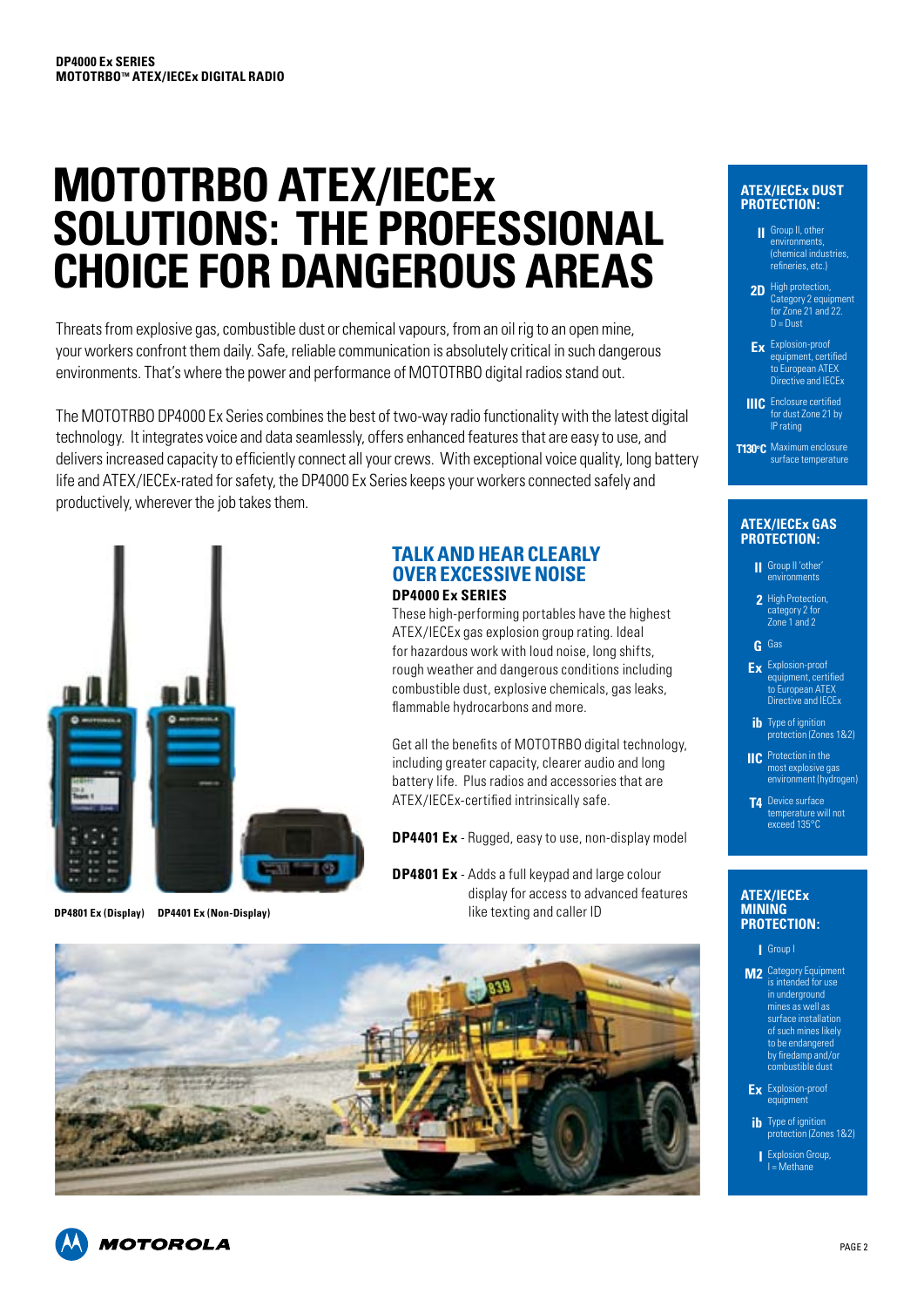# **SORUGGED, IT WITHSTANDS THE WORST**

The DP4000 Ex Series is so rugged and durable, it meets the most stringent standards and has one of the highest ATEX/IECEx rating. Whether working in an oil refinery, chemicals factory or mine, dust and water can damage radios, but the DP4000 Ex Series is designed to withstand the worst. It meets or exceeds MIL-STD-810 for exceptional durability and is IP67 rated\* to keep out damaging water and dust. The DP4000 Ex Series has also been subjected to Motorola's unique Accelerated Life Test to simulate five years of hard use.

# **EASY TO OPERATE**

The DP4000 Ex Series features large PTT, volume, channel knobs and programmable buttons that are easy to use, even when wearing gloves. The large, colour display (DP4801 Ex only) and bright LED show radio status information at a glance. Plus the prominent orange emergency button enables workers to quickly call for assistance when needed.



# **KEEP CREWS COMMUNICATING, EVERYWHERE**

MOTOTRBO's IP Site Connect uses the Internet to extend coverage to workers anywhere in the world and scalable, single-site Capacity Plus expands capacity to over 1,000 users. Linked Capacity Plus combines the high user-density call management of Capacity Plus with the wide area coverage of IP Site Connect to connect crews at various locations affordably.

Use Motorola's Application Developer Program to adapt the DP4000 Ex Series to your unique needs in the future – from location tracking using the built-in GPS receiver to text messaging or call logging and recording. When you want to share information or pinpoint crew locations, access all the right applications on one device.

# **WORK SAFELY, FROM PIPELINE TO POWER PLANT**

Everything about the DP4000 Ex Series is designed for worker safety. Loud, clear performance and innovative features like Intelligent Audio and Transmit Interrupt help ensure messages get through in the noisiest environments. And like the radio, Motorola's audio and energy accessories meet the most stringent ATEX/ IECEx standards.

An integrated man-down and lone worker feature sends an instant alert if a mishap occurs. And the bright blue colour helps ensure workers can easily identify and carry only ATEX/IECEx-approved radios into hazardous environments.

## **PUT THE DP4000 Ex SERIES TO WORK**

**DIGITAL PERFORMANCE** DP4000 Ex meets the ETSI DMR Standard to deliver integrated voice and data, clearer voice communications, and up to 40% longer battery life than analogue.

#### **BUILT TO LAST**

Meets IP67 specifications\* to withstand dust and immersion in 1 meter of water for 30 minutes.

#### **EXCEPTIONAL AUDIO**

Hear and speak clearly in loud environments, negate background noise from heavy equipment, engines and trucks.

#### **EASY TO USE**

Ergonomically designed for ease of use, with customisable buttons and an intuitive user interface.

#### **COMPLETE ATEX/IECEx-CERTIFIED SOLUTION**

IMPRES™ smart audio and energy accessories meet the same tough specs, for a complete system you can rely on.



**PMLN6089**







**EXTEND SAFETY TOLONG SHIFTS AND NOISY AREAS WITH ATEX/IECEx-CERTIFIED ACCESSORIES**

**From the drilling platform to the oil refinery, you deal with extremes - that's why it is critical to use the only ATEX/IECEx accessories designed to withstand the perils and work with these MOTOTRBO ATEX/IECEx portables.** 

#### **BE IN THE CLEAR WITH AN IMPRES RSM**

The IMPRES Remote Speaker Microphone (RSM) ensures hassle free communication. Along with IMPRES audio, this microphone features Windporting which makes it easy to use in all weather conditions.

### **PELTOR™ HEADSETS HANDLE TOUGH SHIFTS, HEAD ON**

These heavy duty headsets are ATEX/IECEx-certified for extreme conditions and comfortable for long shifts. Choose from the standard headset to the Tactical XP headset that allows you to control the volume to accommodate the level of ambient noise you must be alert to. These headsets are available as over-the-head or attach-to-hardhat models.

#### **IMPRES™ BATTERIES AND CHARGERS**

Our high-capacity IMPRES battery maximizes talk time and optimizes battery cycle life – automatically. Only IMPRES batteries can be charged 150 additional times as compared to a standard battery – a 43% increase in charge cycles. This means if you charge your radios two to three times a week, you'll get more than an extra year out of every IMPRES battery.

#### **DURABLE CARRY CASES**

High quality leather carry cases are designed to withstand harsh conditions in hazardous environments. Swivel belt loop cases keep the case secure while allowing the radio to swing freely as you move.